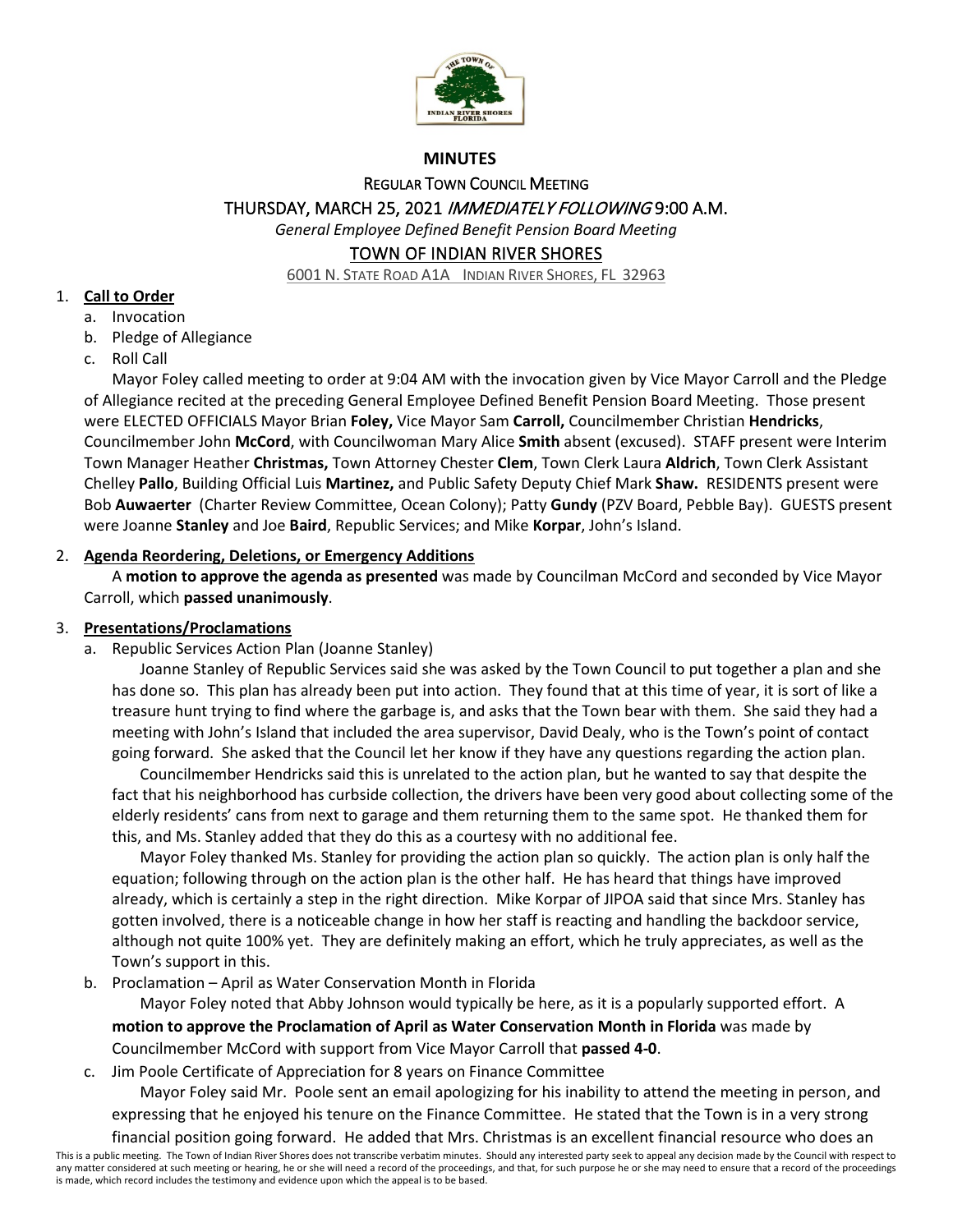Griffin the best in terms of his recovery. Mayor Foley said we have this framed certificate to pass along to Mr. excellent job protecting the Town financially. He thanked the Council for the privilege of serving, and wishes Mr. Poole when he is next available.

## 4. **Consent Agenda** *(9:09)*

- a. Acceptance of March 21, 2020 General Employee Defined Benefit Pension Board Meeting Minutes
- b. Acceptance of January 25, 2021 Minutes from Charter Review Committee Meetings
- c. Approval of February 25, 2021 Regular Town Council Meeting Minutes
- d. Approval of Cash Disbursement Registers

 with support from Councilmember McCord that **passed 4-0**. With no discussion, a **motion to approve the consent agenda as presented** was made by Vice Mayor Carroll

## 5. **Town Attorney**

a. Resolution 21-03, Supporting Airport Funding in HB 1143 and SB 1466

 Mayor Foley said this was a request from Mayor Brackett of the City of Vero Beach to support Bills currently pending in the House and Senate. This minor legislative change would restore funding simply because if the airline has exceeded 10,000 passengers, it classifies the airport as commercial. He did ask whether this meant that the area would turn into a major destination hub, and the answer was no. There are federal regulations that define what the airport can and cannot do. Mayor Foley thinks because of our location we are not likely to see Northwest Airlines or Delta come here anytime soon, but it benefits the residents of the Town to have a nearby airport to land their personal aircraft, and Elite Airways is a good asset for those who like to go back and forth during normal times.

 Mr. Clem said we have seen many airlines come and go, but this should help. The title of Resolution 2021- 03 was read by Mr. Clem as follows:

A RESOLUTION OF THE TOWN COUNCIL OF THE TOWN OF INDIAN RIVER SHORES, FLORIDA, IN SUPPORT OF THE ADOPTION OF HOUSE BILL 1143 AND SENATE BILL 1466 AS FILED IN THE 2021 SESSION OF THE FLORIDA STATE LEGISLATURE AMENDING SECTION 332.007, FLORIDA STATUTES REVISING THE TYPES OF AIRPORTS TO WHICH FUNDS ARE AVAILABLE FOR ELIGIBLE AVIATION DEVELOPMENT PROJECTS; AND PROVIDING FOR AN EFFECTIVE DATE.

 He also mentioned the "Whereas" clauses and read the actions listed in the resolution. With no further discussion, a **motion to adopt Resolution 21-03** was made by Vice Mayor Carroll and seconded by Councilmember McCord, which **passed 4-0**.

## 6. **Mayor or Council Items** *(9:14)*

 asserting a claim to an exclusive service area that the City of Vero Beach has. He attached the 1989 Territorial Agreement, which basically delineates the areas of service for both entities. He forwarded the letter to Holland & Foley issuing a written response on behalf of Council to Mr. Brown, he will defer to Holland & Knight to respond. Mayor Foley said there was a letter forwarded to him yesterday from Indian River County (IRC) County Administrator Jason Brown, who received said letter from City of Vero Beach (CoVB) City Manager Monte Falls, Knight for their analysis and comments. Barring objection from his fellow Council members, rather than Mayor

 The Mayor continued that he spent time reviewing the issue, and was able to determine that there are two (2) when the County was a candidate to provide water to the Town, this issue either came up or it didn't come up. He is a little surprised that these two underlying resolutions were not included, which makes the notification the Arcadis study to analyze moving from the City to the County prompted this. He did not think this is an being void against public policy. Restricting the jurisdiction or territorial rights of a municipality is a very untoward thing to do. Even if the resolutions were still applicable, like if it were 1995. This is very similar to the whole electric situation; if they don't have an argument, they just throw something else at it. IRC Resolutions, 87-13 and 87-14, that give a franchise agreement to the CoVB. They have an initial thirty (30) year term, which just expired, and then five (5) year increments of renewal/non-renewal. He continued that in 2012, disingenuous at best. He does think that we want to respond to this, because, in his mind, the Council's approval of impediment to what we choose to do or not do, because agreements of this type are highly suspect in terms of their

situation; if they don't have an argument, they just throw something else at it.<br>Mayor Foley said it is unfortunate that we have to spend time, effort and money in order to do some fairly basic and intuitive things, but that is the situation we find ourselves in. A copy of the letter is available from the Town Clerk, as well as the underlying resolutions. He also asked Mrs. Aldrich to look for any amendments to said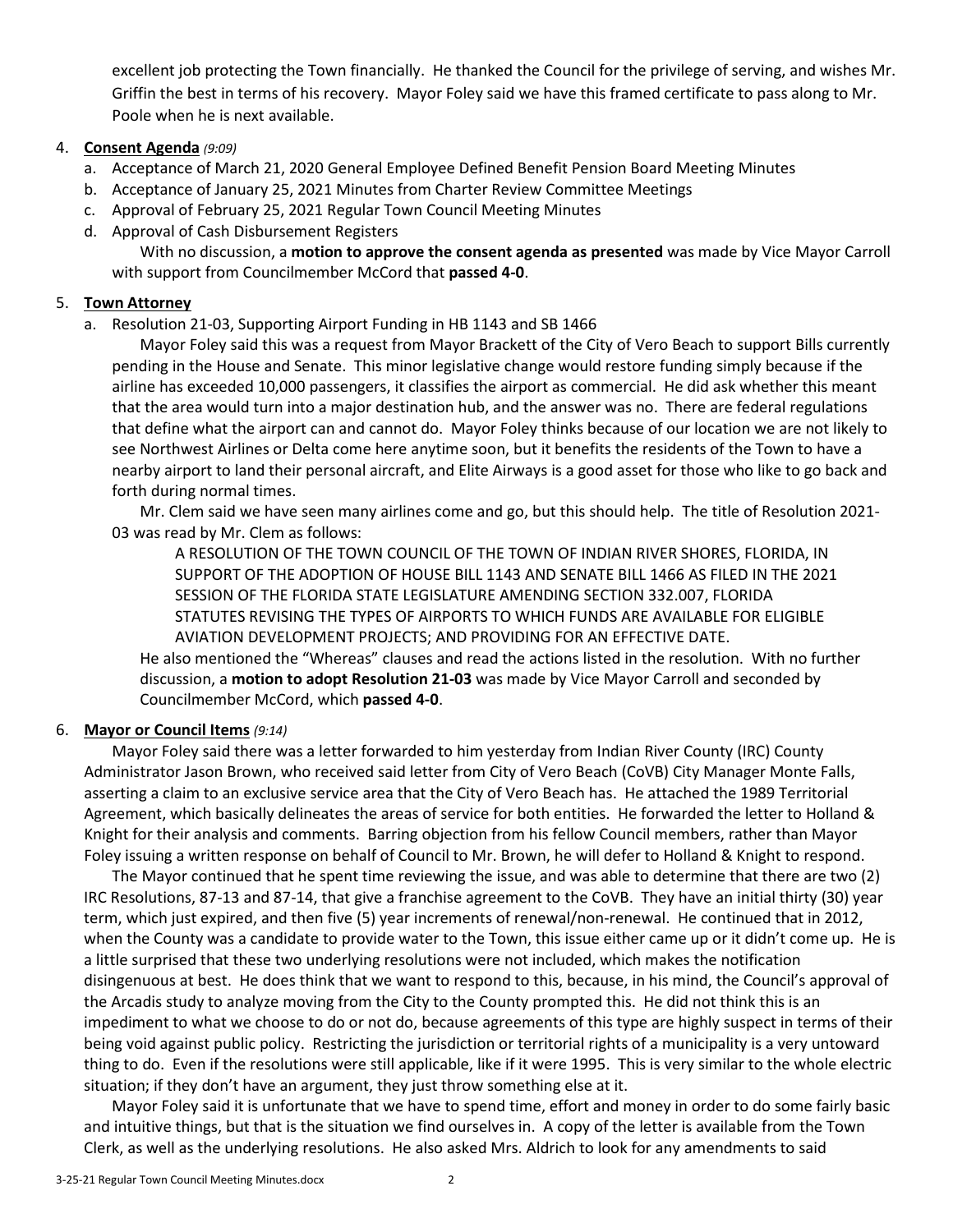resolutions as well as any meeting minutes referencing potential cancellation of the resolutions. We are still product privilege. The written response to Mr. Falls letter will not, because we will be providing it to County Manager Jason Brown and to the City of Vero Beach. awaiting a report from Holland & Knight and said work product will be protected by attorney-client and work

Vice Mayor Carroll said he fully supports Mayor Foley's thought process and his fellow Council members agreed. Mayor Foley thanked them.

#### 7. **Discussion with Possible or Probable Action** *(9:18)*

a. Former Town Manager Contract Amendment

 Mayor Foley said there was discussion at the last meeting regarding the former Town Manager's contract amendment, and some of the Council members had a bit of sticker shock at the explicit and implicit costs. The discussion was tabled to provide Mrs. Christmas and Mr. Griffin time to explore an acceptable alternative for him regarding the subject and have come to a potential agreement. and for the Town. Mayor Foley said it was his understanding that Mrs. Christmas and Mr. Griffin had conversations

 regarding the subject and have come to a potential agreement. Mrs. Christmas affirmed, stating they reached an agreement of \$15,000 per year and he understands that he will pay taxes on that. Mayor Foley asked if Council had any questions or wished to discuss, to which there was implicit cost of \$134,000." Mayor Foley said that would not really help Mr. Griffin's wife if anything happened to Mr. Griffin, which was a big part of the decision process and why we are going this route. Mayor Foley and Mrs. Christmas discussed the qualifications for our retirement plan, which may be specified statutorily, but not in our Employee Defined Benefit Plan has a defined retirement. She is already planning to bring something forward at the next meeting to tighten that up. Mayor Foley said there very well may be an "industry standard" in place. We want to ensure that someone cannot come in and then six months later retire and claim benefits. Mrs. Christmas said if it is not bound by State Statute, we will probably make it very similar to the Defined Benefit Plan. no response. Mayor Foley said there is one item he wanted to discuss, which is "the parties acknowledge that had Mr. Griffin chosen to retire, he would have been eligible to remain on the Town's insurance for an additional plan document, which does not include a minimum, which Mrs. Christmas summarized that only our General

 Mayor Carroll, was seconded by Councilmember McCord, and **passed 4-0**. **A motion to approve the requested amendment to the former Town Manager's contract** was made by Vice

b. Interim Town Manager Compensation Adjustment *(9:21)* 

 Mayor Foley reminded everyone that Mrs. Christmas was appointed Interim Town Manager at the last meeting to serve until a new full-time manager is found. Councilmember Hendricks had mentioned that her additional duties should come with extra pay, but a compensation adjustment was not on the agenda last month.

 Mayor Foley said that Mrs. Christmas recently received a pay increase when she took on the title of Deputy Town Manager, a role in which she would have been expected to take on some of the tasks of the Town Manager in addition to being an excellent Town Treasurer. It was never anticipated that Mrs. Christmas would need to act as Town Manager for more than a week or two while the Town Manager was on vacation, and it could be an extended period of time before a replacement Town Manager is found. He added that he thinks it is fair, as she is spending more time in that role than she did as Treasurer, and would support an increase for the time Mrs. Christmas spends as the Interim Town Manager. He has had conversations with Mrs. Christmas regarding this and has a number in mind. As they are recruiting for a new Town Manager, he does not think it would be appropriate to compensate Mrs. Christmas at Mr. Griffin's old rate, which is in no way meant to reflect on Mrs. Christmas' abilities.

on Mrs. Christmas' abilities.<br>Councilmember McCord says he believes that since Mrs. Christmas is doing extra work over and above, and that it's only fair that she should be compensated accordingly.

 point, to which Mayor Foley responded affirmatively. Vice Mayor Carroll suggested an additional \$1,250 a a new Town Manager is found. Mayor Foley found it is interesting that they both came up with the same amount, and suggested it be made retroactive to March 1<sup>st</sup>. His logic for choosing that number was that it comes in slightly below what we are advertising for the Town Manager position. Councilmember Hendricks said if Mrs. Christmas is happy with that number, so is he. Vice Mayor Carroll said he wholeheartedly agrees, and asked if Mayor Foley would entertain a figure at this month compensation during the time that Mrs. Christmas is serving in an Interim Town Manager capacity, until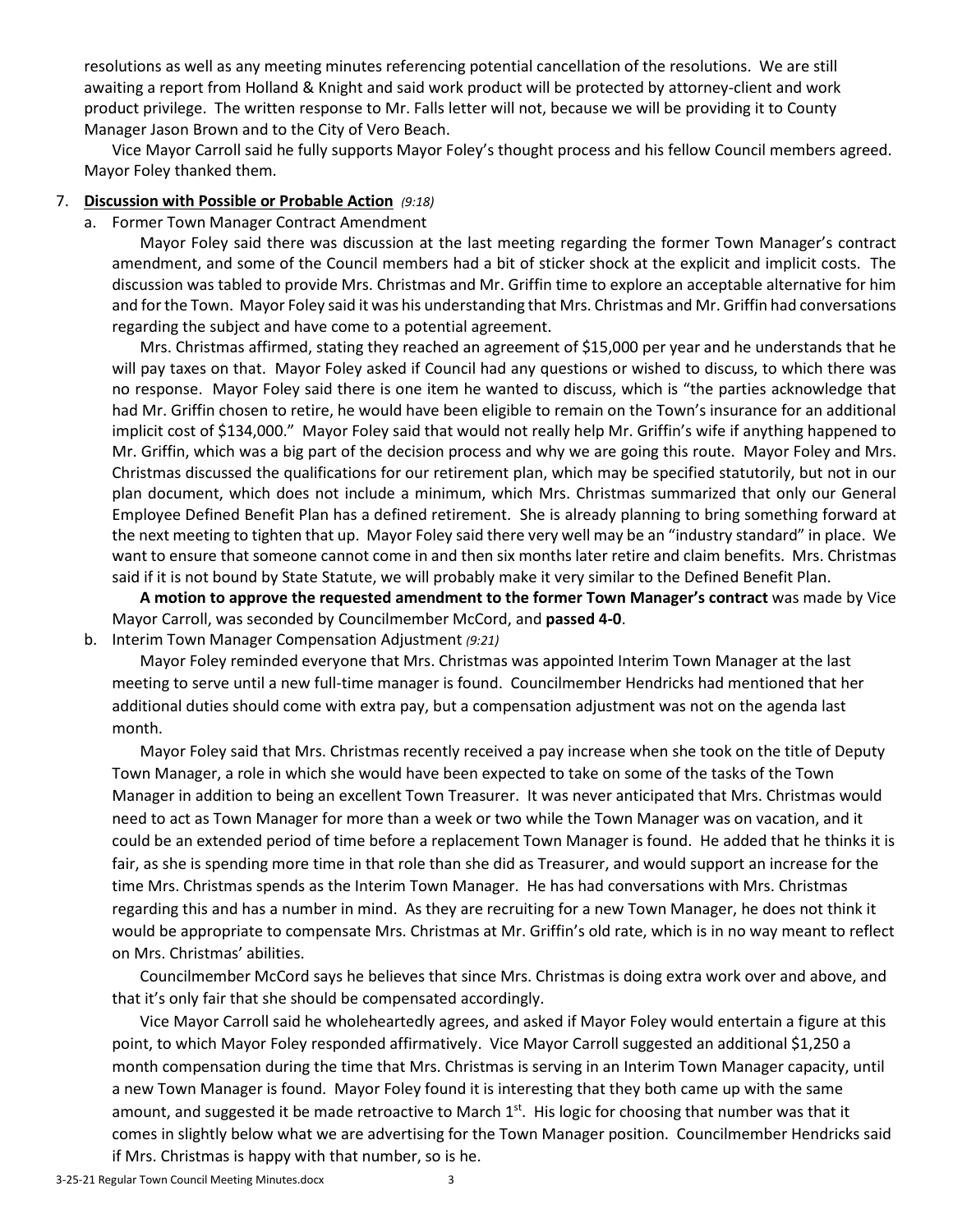**A motion to approve an increase in Mrs. Christmas' pay in the amount of \$1,250 per month retroactive to**  March 1<sup>st</sup> and to continue for so long as she is acting as Interim Town Manager was made by Councilmember McCord, which was seconded by Vice Mayor Carroll and **passed 4-0**.

- c. Boards & Committee Openings/Reappointments (Town Clerk)
	- 1) Appoint Bob Moore as Finance Committee Full Member from Alternate Status
	- 2) Finance Committee Alternates (2), PZV Board Alternate, & Code Enforcement Board Alternates (2) Openings **out of town** was made by Councilmember McCord with a second from Vice Mayor Carroll , which **passed 4- 0.** Another **motion to appoint Bob Moore to full member status on the Finance Committee** was also made and supported by the same, which **passed 4-0**. Town Clerk Aldrich announced that there are two openings for alternates on both the Finance Committee and Code Enforcement Board, and one alternate position on A **motion to accept Luke Webb's resignation as an alternate on the Finance Committee due to moving**  the PZV Board.

## **8. Staff Updates** *(9:28)*

### a. Building Official Report & Statistics

 the local COVID relocations. A lot of residents are having more work done to become more permanent residents. The numbers show increases in both the number of units in construction and value has also increased over time for monthly and fiscal year. Mr. Martinez said he is happy to answer any questions. Building Official Martinez says the monthly numbers show the workload is increasing. Some of that is due to

 Councilmember Hendricks said the revenue is going up, and Mr. Martinez mentioned at the last meeting that he would be requesting an additional employee. Mr. Martinez said, yes, he was hoping at some time that asked if this is something that will be addressed during the budget process. Mayor Foley said he believes we already budgeted some amount for this. Mrs. Christmas stated that a subcontractor was budgeted for, but Mr. Martinez is looking to hire a full-time employee. She said that she and Mr. Martinez have discussed this, but as we are in the middle of the Town Manager search, we tabled the issue. Mr. Martinez agreed and said he is looking toward the future and the big summer push, so we have some time. Mayor Foley agreed that it would be appropriate to wait for a new Town Manager. Mr. Martinez stated that he is finding there are a lot of they could look into bringing on an additional inspector to help with the workload. Councilmember Hendricks benefits to the Town in having someone in-house as opposed to a contract employee.

 Mayor Foley wanted to pass along a comment from a resident who expressed how easy it was to work with the Building Department as compared to those up north. Mayor Foley said the turnaround time is usually quick, although sometimes that is not possible for a variety of reasons.

### b. Town Hall Renovation Report

 Mr. Martinez said it seemed as though there was not much action earlier in the month, but all the sudden during the last week everything is happening. The lights and electric are in place, with some alterations. The cabinets are now being installed. Mr. Martinez met with the air conditioning contractor this morning, who wants to start running the A/C to keep the cabinets cool. There has been a lot of progress recently.

 was discussed at the last Council meeting. The second is the addition of flooring in the Finance office, which was around \$4,000 and was mentioned last month. The newest change order is for the posts, which was a required base. The contractors have cut holes to apply steel and pour concrete for the support posts. Mrs. Christmas said there were three (3) significant change orders. The first was the drafting table, which change order. Mr. Martinez explained that it was a structural element, as when the contractor went to remove the existing posts in the courtyard area, they found that the posts were rotted and there was no foundation

 base. The contractors have cut holes to apply steel and pour concrete for the support posts. Mrs. Christmas said there is an additional change order that she has not yet signed for a light fixture change. to exchange the lights. Mayor Foley asked whether the cost effect was neutral or slightly more. Mrs. Christmas said there would have been a change order either way, either for the additional trim or the different fixtures. The original plans included box lights, which are not reflective of the architectural design of the building. The box lights are not flush, but extend down from the ceiling by about two (2) inches. The change order is for lights similar to those in the Community Center which will last twenty (20) years. The cost is approximately the same as if we were to add trim around the box lights to improve the aesthetics, which is why the decision was made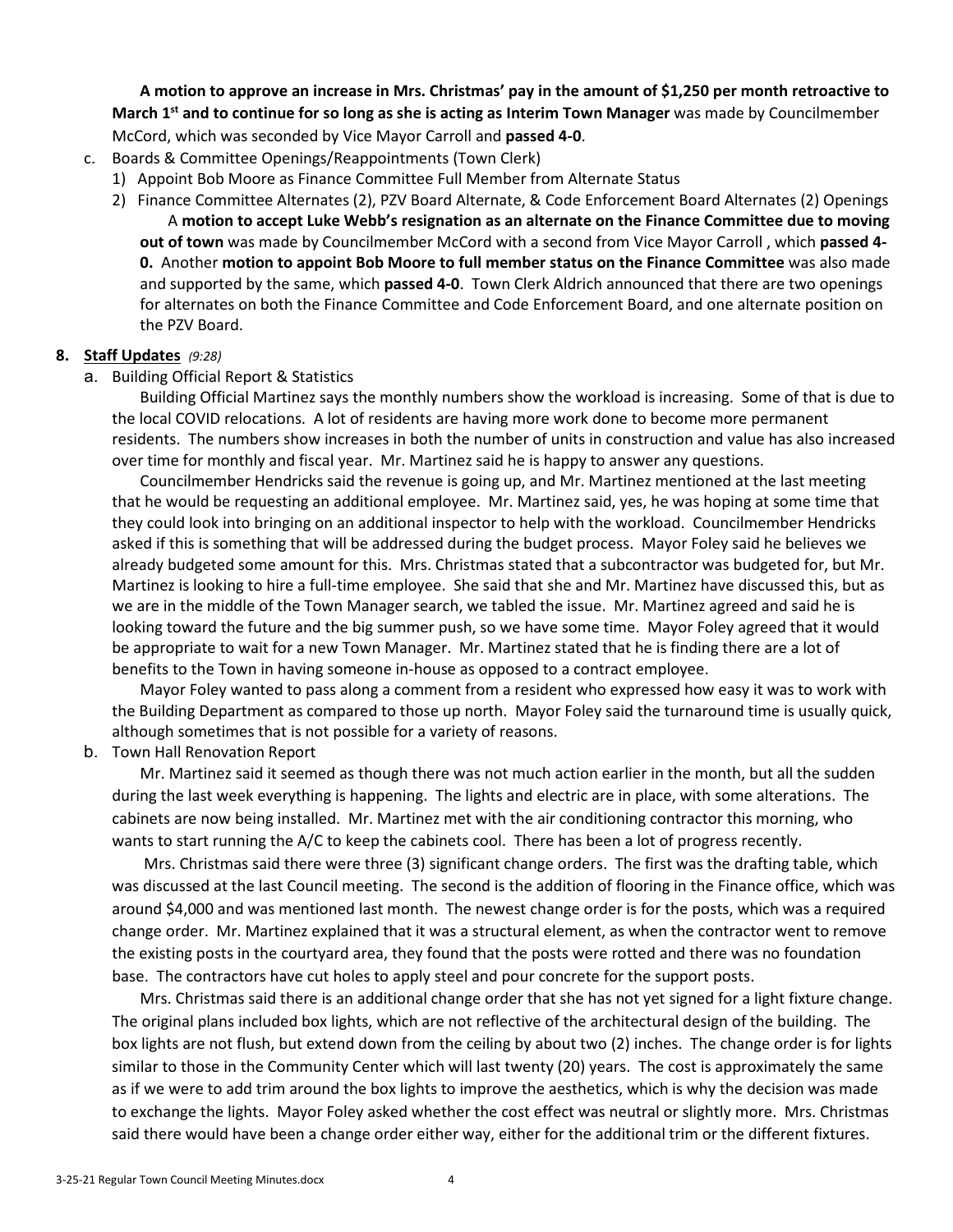Mayor Foley asked if there were any questions from his fellow Council members for Mr. Martinez. There being none, Mayor Foley said he did have a question, and said he was very excited when he heard that we

 move out of the Council Chambers then, but that the rest of the work will continue through the summer. Mr. delays due to finding extra items as we go along. He would hate to give another date and have to change that as well. Mayor Foley said he understood. Mayor Foley asked if we are still looking at Fall 2021 for a completion date. Mr. Martinez said with the recent uptick in activity, that seems like a possibility. Mr. Martinez said the contract gives the contractor one (1) year for completion, and the work began in January 2021, but we are currently ahead of schedule and it could be completed by the fall. would be done in April. He is assuming that means that the Building Department will be completed and they can Martinez clarified that he had hoped the Building Department would be done by April, but there have been

## c. Town Treasurer Report /Project Updates (Town Manager) *(9:36)*

 Mrs. Christmas said on the financial side, she will have an updated report on the next budget adjustment. approved today for next month, as well as whatever we end up deciding for the next Town Manager's costs. The Town Manager and General Administration line items will be adjusted based on the contract that was That will be in next month's financial forecast.

 Regarding ongoing projects, Mrs. Christmas said she speaks with Mr. Griffin on a regular basis, and he has given her an update on the status of the Town Manager search. At the beginning of the month, the Town advertised the position on multiple platforms and as of now have almost 40 resumes. The closing date for the search is next Friday, April 2<sup>nd</sup>, and Mr. Griffin will arrange for interviews shortly after that.

 Mrs. Christmas continued that the kick-off meeting of the Indian/Seminole Lane project was just held, with construction to begin this summer. This project involves the dredging of the canal as well as milling and paving. during the upcoming rainy season. The cost was less than \$5,000, and the contractor also photographed the drains. An interim storm-drain and basin cleaning project was also completed in Pebble Bay in order to prevent flooding

drains.<br>An RFP was issued for the painting of the exterior of the Public Safety Building and the pre-bid meeting was held on Tuesday, March 23<sup>rd</sup>. The closing date for that bid is April 7<sup>th</sup> and we plan to bring it before Council at the May meeting. This project was budgeted for last year in the amount of \$8,000.

 their review, and this will be on the agenda for the April meeting. After that, budget preparations will begin, she concluded. Mayor Foley asked if there were any questions or comments, and there were none. Mrs. Christmas said she is almost completely finished with the Town's financial statements, and has scheduled a Finance Committee meeting for April 13<sup>th</sup>. Council will receive a copy of the financial statements for

### d. Public Safety Department Report

 Autism Awareness Month, and he explained that the Public Safety Department is usually involved with the Special Olympics, which was unfortunately cancelled last year due to COVID. There is going to be a crimp in it this year as well. April is normally the month when the Public Safety Department holds their 5K run for the Special Olympics, which usually raises between \$8,000-\$10,000. They decided if they cannot raise money, they with the other pieces. These patches will be worn for the month of April. Chief Rosell said they have a new uniform patch, which Mr. Auwaerter had noticed. April  $1<sup>st</sup>$  is the start of can at least raise awareness, and Deputy Chief Shaw had the idea of changing their patch. If you look at it closely, it has the autism symbol, which is brightly colored puzzle pieces that don't necessarily match perfectly

 Chief Rosell moved on to operational issues, and said there is no sick-leave report in the packet as there was a malfunction with the CrewSense software program which gathers all the time-clock information. This is a vendor problem, so next month they plan to provide two month's-worth of sick leave on the report. A manual review of the report appears to show they are way down due to an individual retiring last month.

review of the report appears to show they are way down due to an individual retiring last month.<br>As far as the A1A project, their hands are tied. The company was so far ahead of schedule that they decided to go on the mainland and finish their projects there, and then come back and finish this one. Chief Rosell said they tried to convince them to come back, but the best they could get was someone to come over here to then be accused of manipulating the traffic pattern, and the Town could be held liable. upright the barrels that were knocked over. Public Safety is hesitant to touch the barrels because they could

 Chief Rosell said he received a complaint from a resident regarding people passing on the right of cars waiting to turn left at the Fred Tuerk light, and witnessed the problem firsthand over a couple of hours on a 3-25-21 Regular Town Council Meeting Minutes.docx 5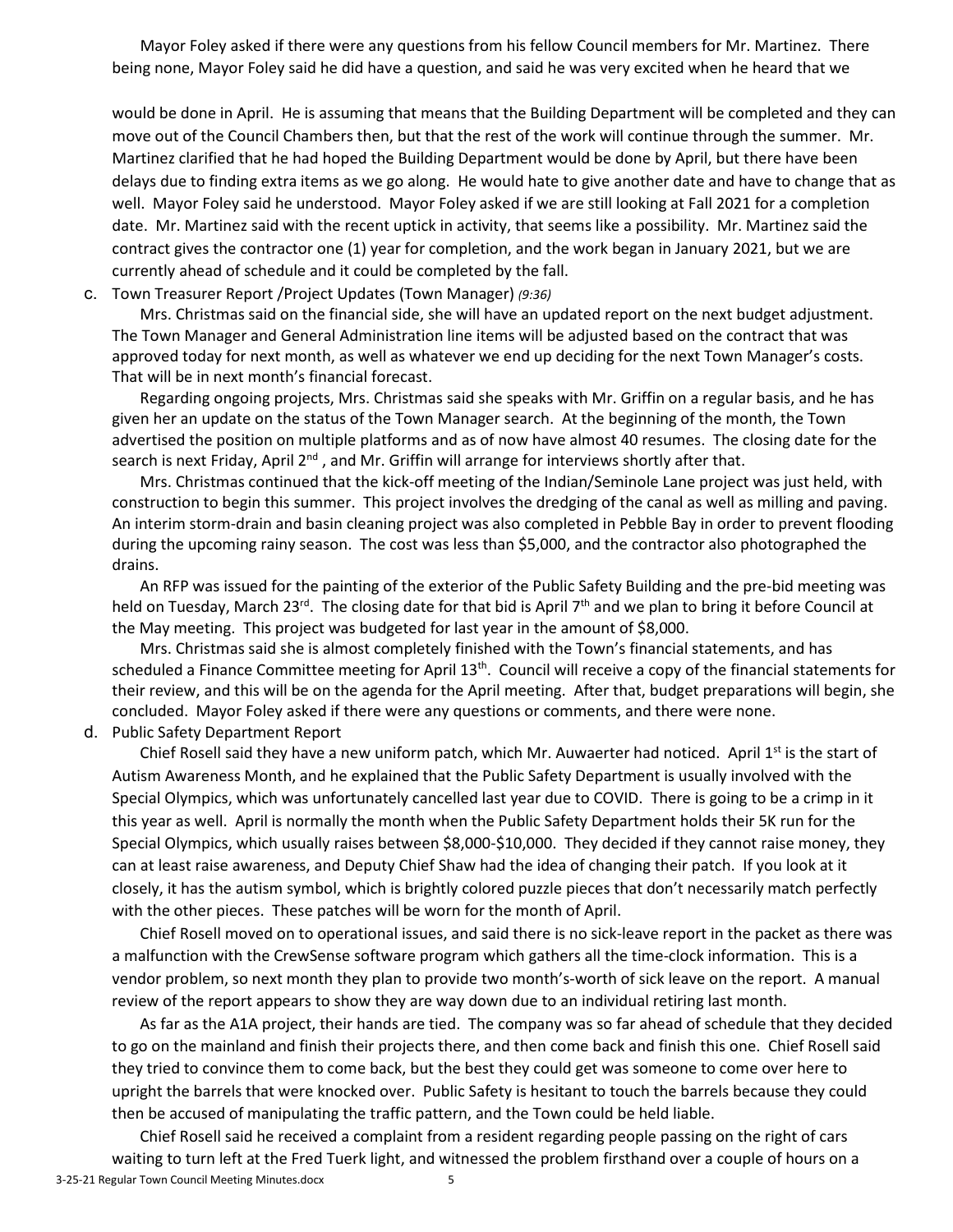would have been a drag race on A1A. He did authorize the barrels to be moved at that location. It was Saturday. There were people coming from 4-5 cars behind and passing people on the right; next thing there

 something that had to be done or there would have been a bad accident. Other than that, they are doing the best they can. People are losing their minds and they are trying to be as sympathetic as possible, but the wrongway drivers are becoming a problem.

 the south end of Town and are veering out into what are currently functioning as bike lanes. Only by the grace of God have we not had a serious accident. Chief Rosell said that every single morning, one of his jobs is to drive moved. As far as the bicyclists riding in the construction zone, all they can do is warn the bicyclists to please not ride there. Mayor Foley said he knows it is frustrating when you have no jurisdiction over something, and you can see a problem but can't fix it. It is not just at Fred Tuerk, people are getting frustrated sitting in the line by the CVS at to the South side of Town and rearrange the barrels that people who have gotten tired of waiting in line have

 dispatch errors to throw them askew. They handled a lot of calls in the month of March. Chief Rosell said that response times are back down where they should be, mostly because there were no

 Regarding sharks, there were two people shark-fishing, who caught one and cut off its head and left the carcass on the beach, which they are not allowed to do. Mayor Foley asked if they were chumming. Chief Rosell said he was unsure. A couple of officers checked on them, and they seemed okay. There was no evidence of drug or alcohol use. They have the cameras, and they have suspects and know what the individuals look like; we just don't have any names yet. He would like to say that they have increased patrols on the beach, but they are already out there quite often, as evidenced by the fact that we were aware of these individuals a couple of hours before they did what they did. The Chief added the animal should have been harvested respectfully and the carcass disposed of properly. There has been talk about modification to our existing ordinance, which Chief never seen anyone chumming. There are a lot of sharks down there. Rosell believes is unnecessary as there is already State law that handles this. He said the people who usually fish off this beach generally obey the baiting and chumming restrictions. He goes down there all the time and has

 believe they were up at 3:00 AM. He wanted to say kudos to the Department for being so professional. Councilmember McCord said he had an experience in January 2020 in which he had to call the Public Safety Department to his house for an emergency. He believes he called at about 6 AM and they showed up at 6:20 AM. Recently, he had to call them at 3:00 AM and they came and were totally professional. He could not

e. Town Clerk Updates/Reports *(9:47)* 

 new brochure with bicycle safety tips. Mayor Foley mentioned that he liked the idea of streamlining the Council packets as well as making them more environmentally friendly by reducing the amount of printed copies. He Mrs. Aldrich provided a written report, and added that it is Bicycle Safety Month and that FDOT provided a also reported to Council that he had a conversation with the Town Clerk regarding abusive complaint phone calls she occasionally receives, and the fact that she is not required to tolerate foul language. He suggested that she ask the caller to call back later when they have calmed down or to speak to Council. This goes for any employee.

### **9. Council/Committee Reports or Non-Action Items** *(9:50)*

 *(MPO, EDC, TCCLG, TCRPC, IRC PSC Citizen's Oversight Committee, CoVB Utilities Commission)* 

a. Committee & Informational Updates or Comments

 **COVB Utility –** Councilmember McCord said he was unable to attend the Utilities Commission Meeting, but that Mr. Auwaerter did attend, and he suggested a motion that the City reconsider talking to the County about water this with the County, so no action was taken. Councilmember McCord said he was not surprised. He continued going to get involved in funding water issues. You will note that part of the \$1.9 trillion bill included funds for water and the new infrastructure bill that is currently in front of Congress will include millions of dollars for water infrastructure and technology improvements. He and Mr. Auwaerter are anxiously waiting to see how much the rates are increased, and how much a new water facility will cost. issues, which was made. The Chairman decided that the City already said they were not interested in discussing that Mr. Auwaerter has been great about giving him information, part of which is that the federal government is